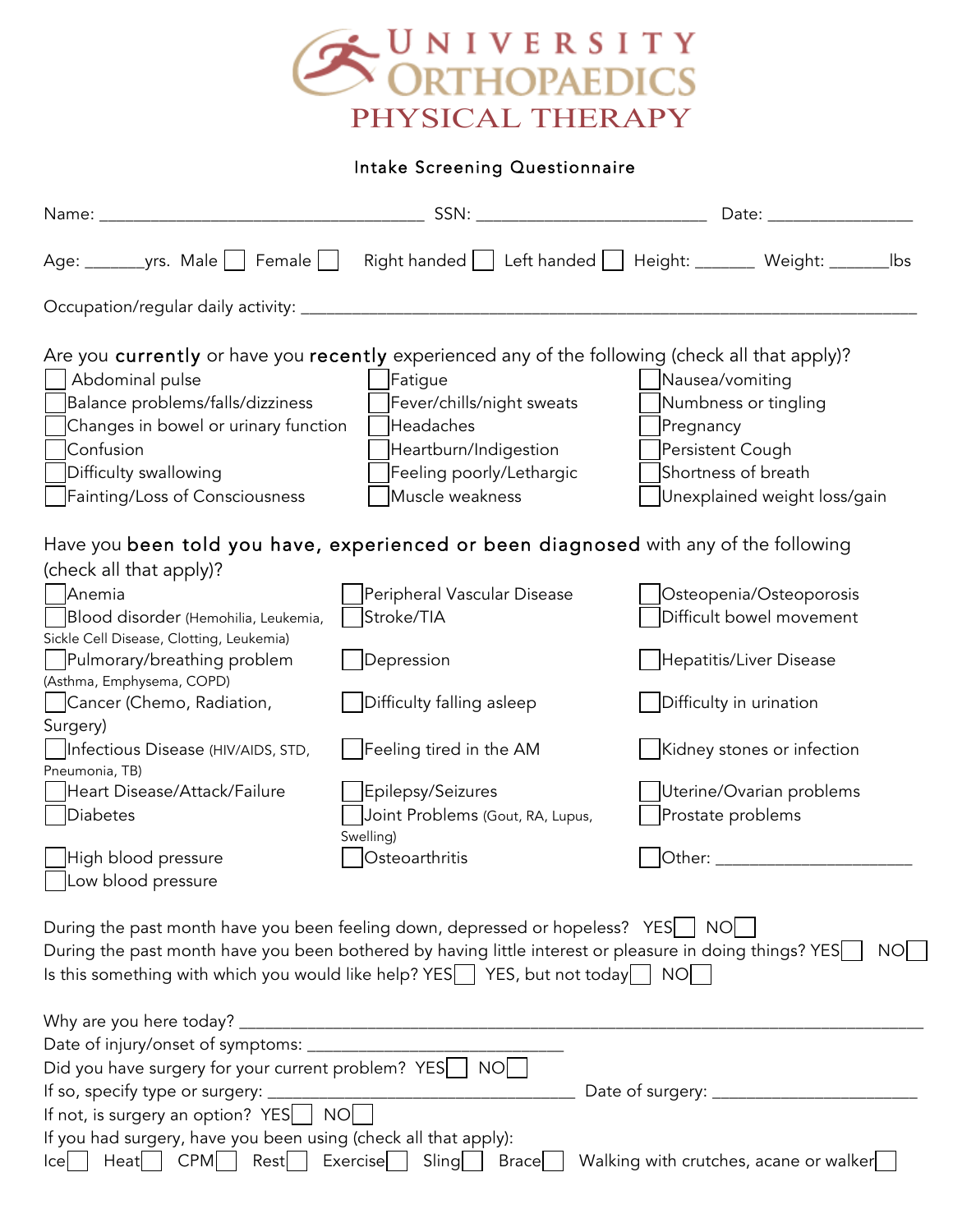| List of previous surgeries*:                                |                                                                                                              |                                         |
|-------------------------------------------------------------|--------------------------------------------------------------------------------------------------------------|-----------------------------------------|
| Type                                                        | Date (month and year)                                                                                        | Outcome/Complication                    |
|                                                             |                                                                                                              |                                         |
|                                                             |                                                                                                              |                                         |
|                                                             |                                                                                                              |                                         |
|                                                             |                                                                                                              |                                         |
|                                                             |                                                                                                              |                                         |
|                                                             | *If additional space is needed please use the back of page 4 to continue your list                           |                                         |
|                                                             |                                                                                                              |                                         |
| Do you have any of the following (check all that apply)?    |                                                                                                              |                                         |
| Pacemaker                                                   | Heat sensitivity                                                                                             | Adhesive allergies                      |
| Implants                                                    | Cold sensitivity                                                                                             | Other allergies/sensitivities           |
| Latex allergy                                               | Drug allergy                                                                                                 |                                         |
|                                                             |                                                                                                              |                                         |
|                                                             | Have you previously been treated for this or a similar problem? $YES$   NO                                   |                                         |
|                                                             | If so, please specify type of treatment: Medication   Physical Therapy   Chiropractic   Alternative medicine |                                         |
|                                                             |                                                                                                              |                                         |
|                                                             |                                                                                                              |                                         |
| Do you have or have you in the past (check all that apply)? |                                                                                                              |                                         |
| Smoke or use tabacco (type_____, packs_____, years____)     |                                                                                                              | Drink alcoholic beverages (____/day)    |
| Use recreational drugs                                      |                                                                                                              | Drink caffeinated beverages (_____/day) |
|                                                             |                                                                                                              |                                         |
|                                                             | Did you have any of the following imaging/tests performed for your current problem?                          |                                         |
|                                                             | □X-rays □MRI □CT/bone scan □Sonogram □NCV/EMG Other: ___________________________                             |                                         |
|                                                             |                                                                                                              |                                         |
|                                                             |                                                                                                              |                                         |
| Describe your regular exercise program, if applicable:      |                                                                                                              |                                         |
|                                                             |                                                                                                              |                                         |

| <b>Exercise activity</b> | Frequency |
|--------------------------|-----------|
|                          |           |
|                          |           |
|                          |           |
|                          |           |
|                          |           |
|                          |           |

Have you been given and completed a problem-specific functional or disability questionnaire today? YES NO NO Patient-Specific Functional Scale: Identify and list (3) important activities that you are unable to do or with which you are having difficulty as a result of your current problem. Then rate your ability to perform these from 0 to 10 (0 = Unable to perform the activity; 10 = Able to perform activity at the same level as before injury)

| Rating |
|--------|
|        |
|        |
|        |
|        |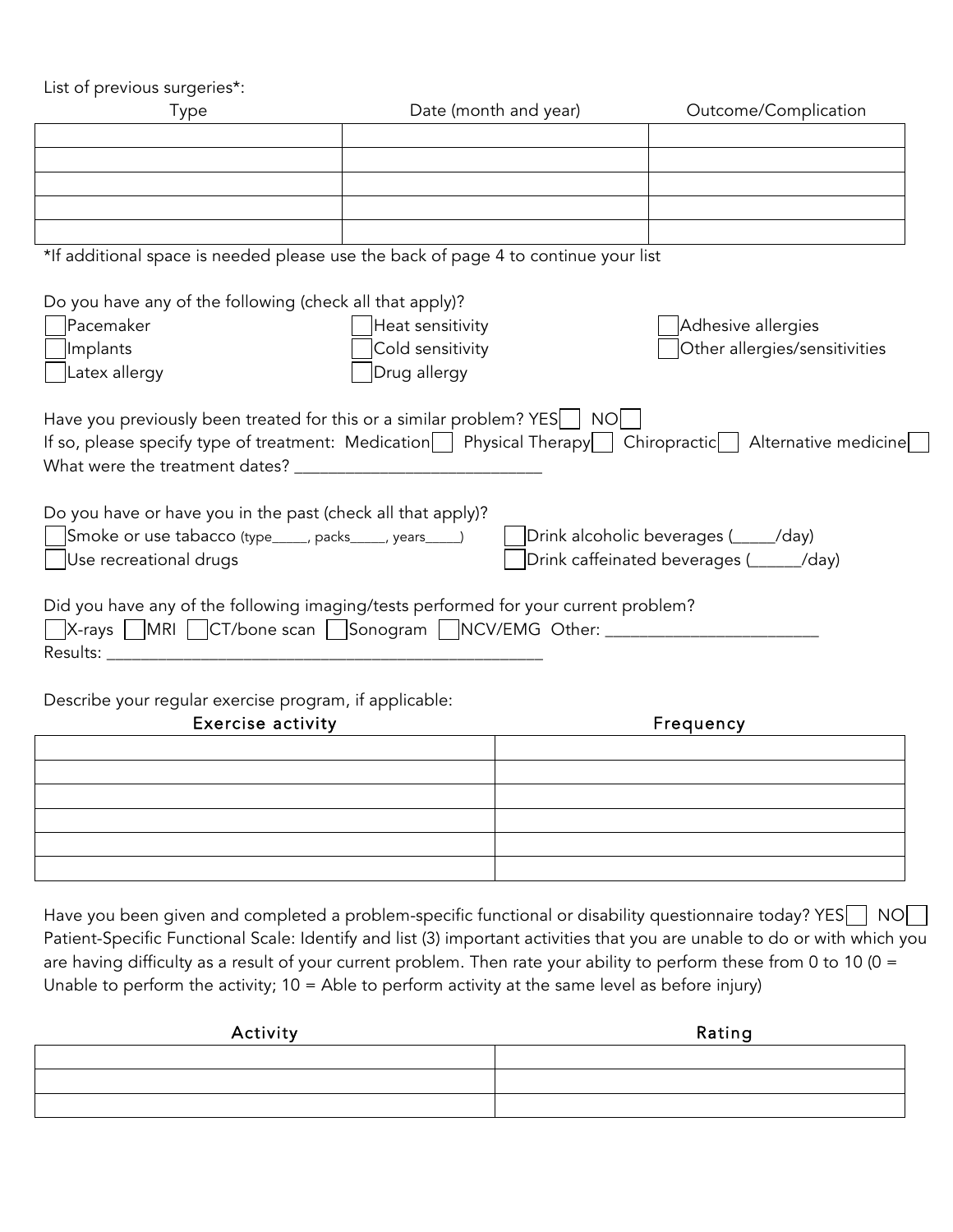Please mark the body chart below indicating where your symtoms occur and the sensations you feel using the key provided.



Apply for early retirement or long-term disability benefits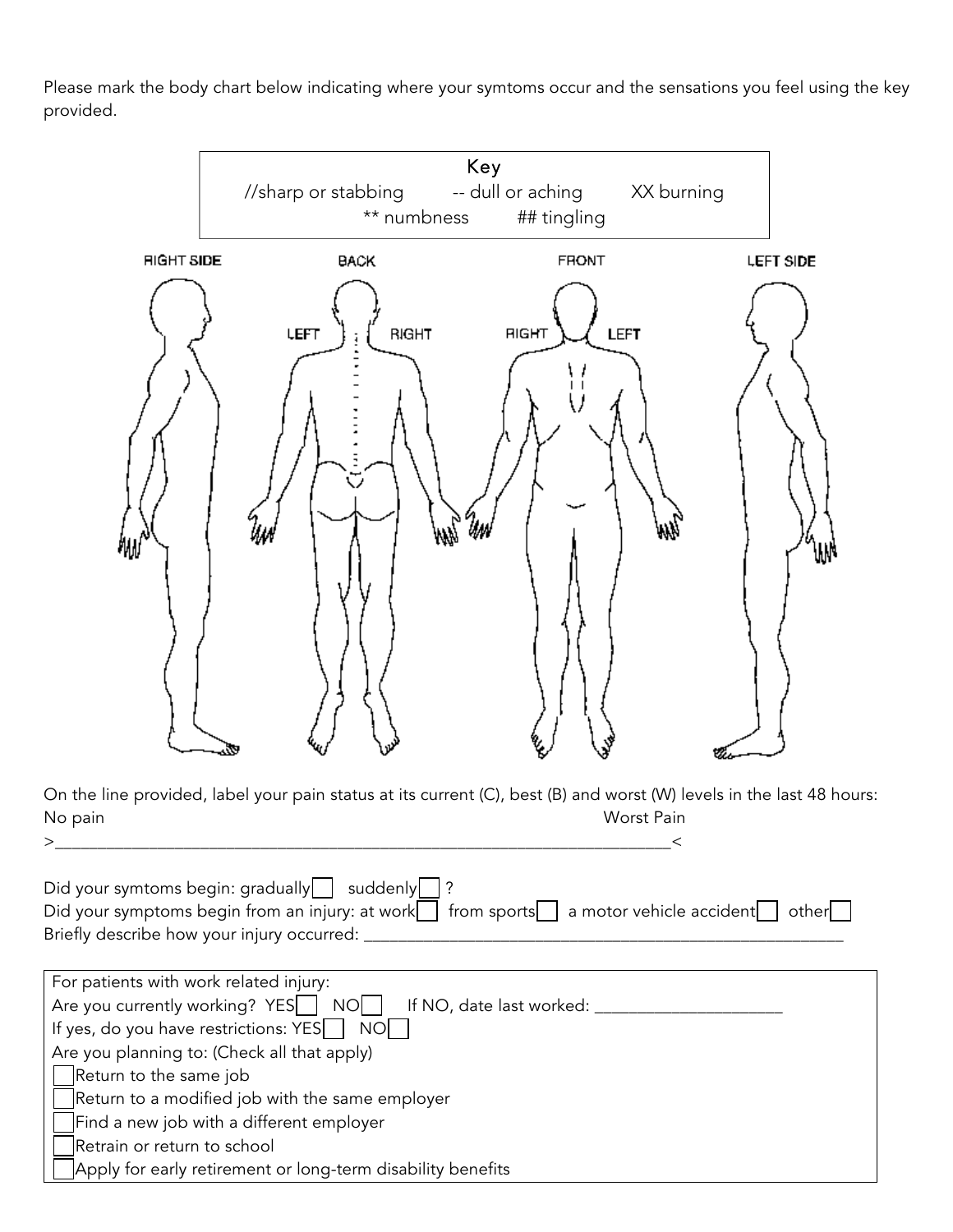Are your symptoms (check all that apply)?

| Worsening  | <i>Improving</i> | Unchanged | Present at hight |
|------------|------------------|-----------|------------------|
| Worse in:  |                  |           |                  |
| Morning    | Afternoon        | Evening   | After activity   |
| Better in: |                  |           |                  |
| Morning    | Afternoon        | Evening   | After activity   |

What specific activities or positions ease your symtoms? \_\_\_\_\_\_\_\_\_\_\_\_\_\_\_\_\_\_\_\_\_\_\_\_\_\_\_\_\_\_\_\_\_\_\_\_\_\_\_\_\_\_\_\_\_\_\_\_\_\_\_

Which activites make your symptoms worse (check all that apply)?

| Sitting             | Laying on: affected side<br>stomach<br>backl     |
|---------------------|--------------------------------------------------|
| Rising from sitting | Reaching: overhead<br>back<br>sideways<br>across |
| Standing            | Bending: in any direction<br>backward<br>forward |
| Repetitive movement | Lifting                                          |
| <b>Walking</b>      | Twisting                                         |
| Running             | Turning in bed                                   |
| Walking up stairs   | Caughing, sneezing, or taking a deep breath?     |
| Walking down stairs |                                                  |

How long can you perform the worst of these activities before symptoms begin? \_\_\_\_\_\_\_\_\_\_\_\_\_\_ minutes After your symptoms begin, how long can you continue to perform this activity? \_\_\_\_\_\_\_\_\_\_\_\_\_\_\_\_ minutes After you have stopped this activity, how long do your symptoms linger? \_\_\_\_\_\_\_\_\_\_\_\_\_\_ minutes

Do you have any barriers to learning that would limit your ability to participate in physical therapy? If so, list:

\_\_\_\_\_\_\_\_\_\_\_\_\_\_\_\_\_\_\_\_\_\_\_\_\_\_\_\_\_\_\_\_\_\_\_\_\_\_\_\_\_\_\_\_\_\_\_\_\_\_\_\_\_\_\_\_\_\_\_\_\_\_\_\_\_\_\_\_\_\_\_\_\_\_\_\_\_\_\_\_\_\_\_\_\_\_\_\_\_\_\_\_\_\_\_\_\_\_\_

What is your personal goal for therapy? \_\_\_\_\_\_\_\_\_\_\_\_\_\_\_\_\_\_\_\_\_\_\_\_\_\_\_\_\_\_\_\_\_\_\_\_\_\_\_\_\_\_\_\_\_\_\_\_\_\_\_\_\_\_\_\_\_\_\_\_\_\_\_\_

Is there anything more that was not covered regarding your health or current injury that you wish to let us know about? \_\_\_\_\_\_\_\_\_\_\_\_\_\_\_\_\_\_\_\_\_\_\_\_\_\_\_\_\_\_\_\_\_\_\_\_\_\_\_\_\_\_\_\_\_\_\_\_\_\_\_\_\_\_\_\_\_\_\_\_\_\_\_\_\_\_\_\_\_\_\_\_\_\_\_\_\_\_\_\_\_\_\_\_\_\_\_\_\_\_\_\_\_

\_\_\_\_\_\_\_\_\_\_\_\_\_\_\_\_\_\_\_\_\_\_\_\_\_\_\_\_\_\_\_\_\_\_\_\_\_\_\_\_\_\_\_\_\_\_\_\_\_\_\_\_\_\_\_\_\_\_\_\_\_\_\_\_\_\_\_\_\_\_\_\_\_\_\_\_\_\_\_\_\_\_\_\_\_\_\_\_\_\_\_\_\_\_\_\_\_\_\_\_